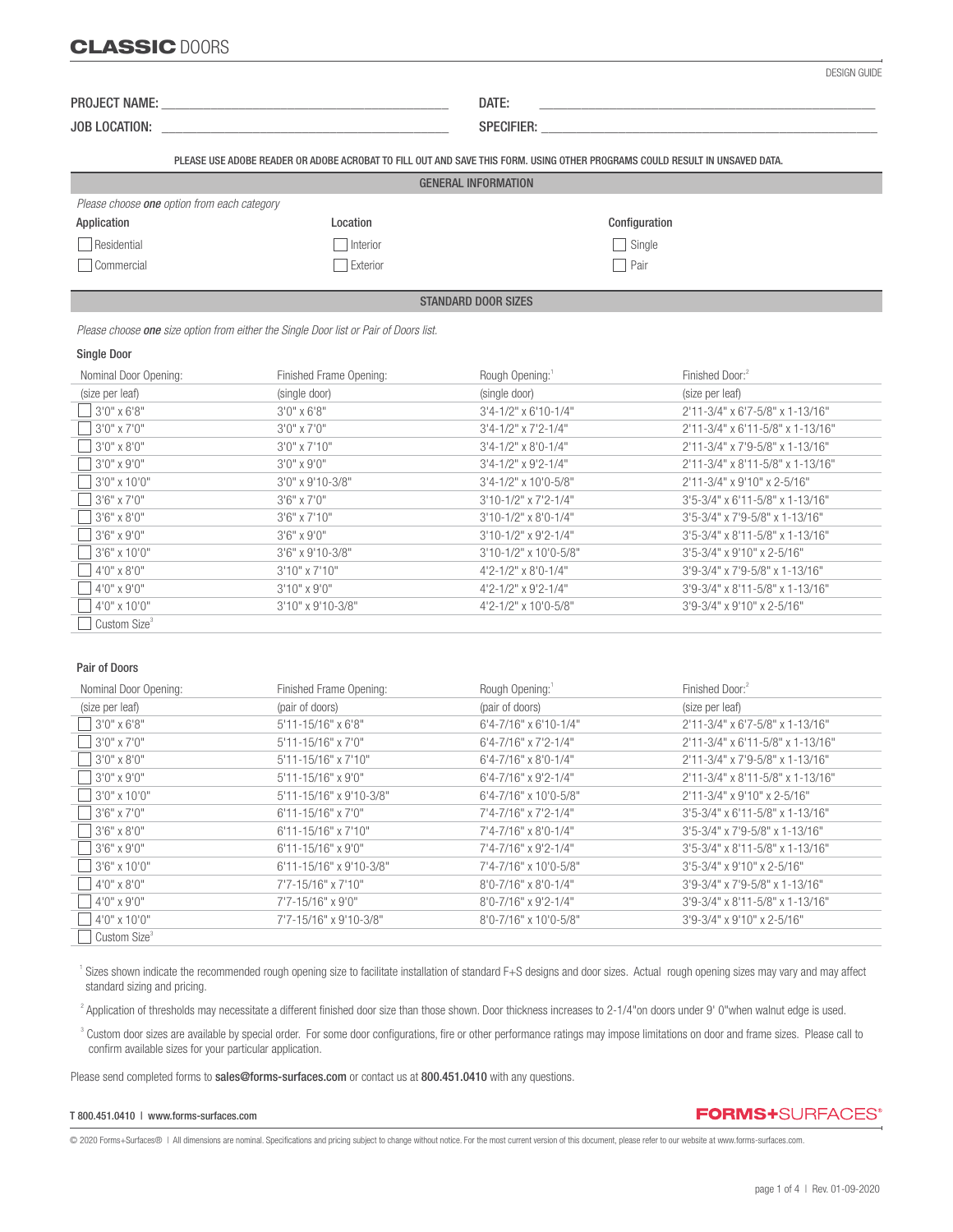QUANTITY

Number of Leafs: *\_\_\_\_\_\_\_\_\_\_\_\_\_\_\_\_\_\_\_\_\_\_\_\_\_\_\_\_\_\_\_*

֦

DOOR CONFIGURATION

| <b>Door Material</b>                   | Swing                                                   |  |  |  |
|----------------------------------------|---------------------------------------------------------|--|--|--|
| Please select one Material and Finish. | Please select one Swing option.                         |  |  |  |
| <b>STAINLESS STEEL</b>                 |                                                         |  |  |  |
| Sandstone                              | Single Door:<br>RH<br>LHR<br>RHR<br>I LH                |  |  |  |
| Seastone                               |                                                         |  |  |  |
| Linen                                  | Pair of Doors:<br>LH/RH<br>LHR/RHR                      |  |  |  |
| Diamond                                | LH/RH fixed<br>LH/RH fixed                              |  |  |  |
| Satin                                  | LHR/RHR fixed<br>LHR fixed/RHR                          |  |  |  |
| Mirror                                 |                                                         |  |  |  |
| <b>FUSED METAL</b>                     | -INSIDE-                                                |  |  |  |
| Fused Bronze, Sandstone                |                                                         |  |  |  |
| Fused Bronze, Seastone                 |                                                         |  |  |  |
| Fused Bronze, Linen                    | (RH)<br>(LH)                                            |  |  |  |
| Fused Bronze, Diamond                  | <b>LEFT HAND</b><br><b>RIGHT HAND</b>                   |  |  |  |
| Fused Bronze, Satin                    | (DOOR SWINGS TO INSIDE)                                 |  |  |  |
| Fused Bronze, Mirror                   |                                                         |  |  |  |
| Fused Graphite, Sandstone              |                                                         |  |  |  |
| Fused Graphite, Seastone               | (LHR)<br>(RHR)<br><b>LEFT HAND</b><br><b>RIGHT HAND</b> |  |  |  |
| Fused Graphite, Linen                  | <b>REVERSE</b><br><b>REVERSE</b>                        |  |  |  |
| Fused Graphite, Diamond                | O<br>$\circ$<br>(DOOR SWINGS TO OUTSIDE)                |  |  |  |
| Fused Graphite, Satin                  |                                                         |  |  |  |
| Fused Graphite, Mirror                 |                                                         |  |  |  |
| Fused Nickel Bronze, Sandstone         |                                                         |  |  |  |
| Fused Nickel Bronze, Seastone          |                                                         |  |  |  |
| Fused Nickel Bronze, Linen             |                                                         |  |  |  |
| Fused Nickel Bronze, Diamond           |                                                         |  |  |  |
| Fused Nickel Bronze, Satin             |                                                         |  |  |  |
| Fused Nickel Bronze, Mirror            | <b>Edge Element</b>                                     |  |  |  |
| Fused Nickel Silver, Sandstone         | Please select one Edge Element.                         |  |  |  |
| <b>Fused Nickel Silver, Seastone</b>   |                                                         |  |  |  |
| Fused Nickel Silver, Linen             | <b>Clear Anodized Aluminum</b>                          |  |  |  |
| Fused Nickel Silver, Diamond           | <b>Black Anodized Aluminum</b>                          |  |  |  |
| Fused Nickel Silver, Satin             |                                                         |  |  |  |
| Fused Nickel Silver, Mirror            |                                                         |  |  |  |
| Fused White Gold, Sandstone            |                                                         |  |  |  |
| Fused White Gold, Seastone             | Door Frame Required                                     |  |  |  |
| Fused White Gold, Linen                |                                                         |  |  |  |
| Fused White Gold, Diamond              | Yes<br>No, will use existing frame                      |  |  |  |
| Fused White Gold, Satin                |                                                         |  |  |  |
| Fused White Gold, Mirror               | If yes, please complete a Door Frame Design Guide.      |  |  |  |

T 800.451.0410 | www.forms-surfaces.com

## **FORMS+**SURFACES®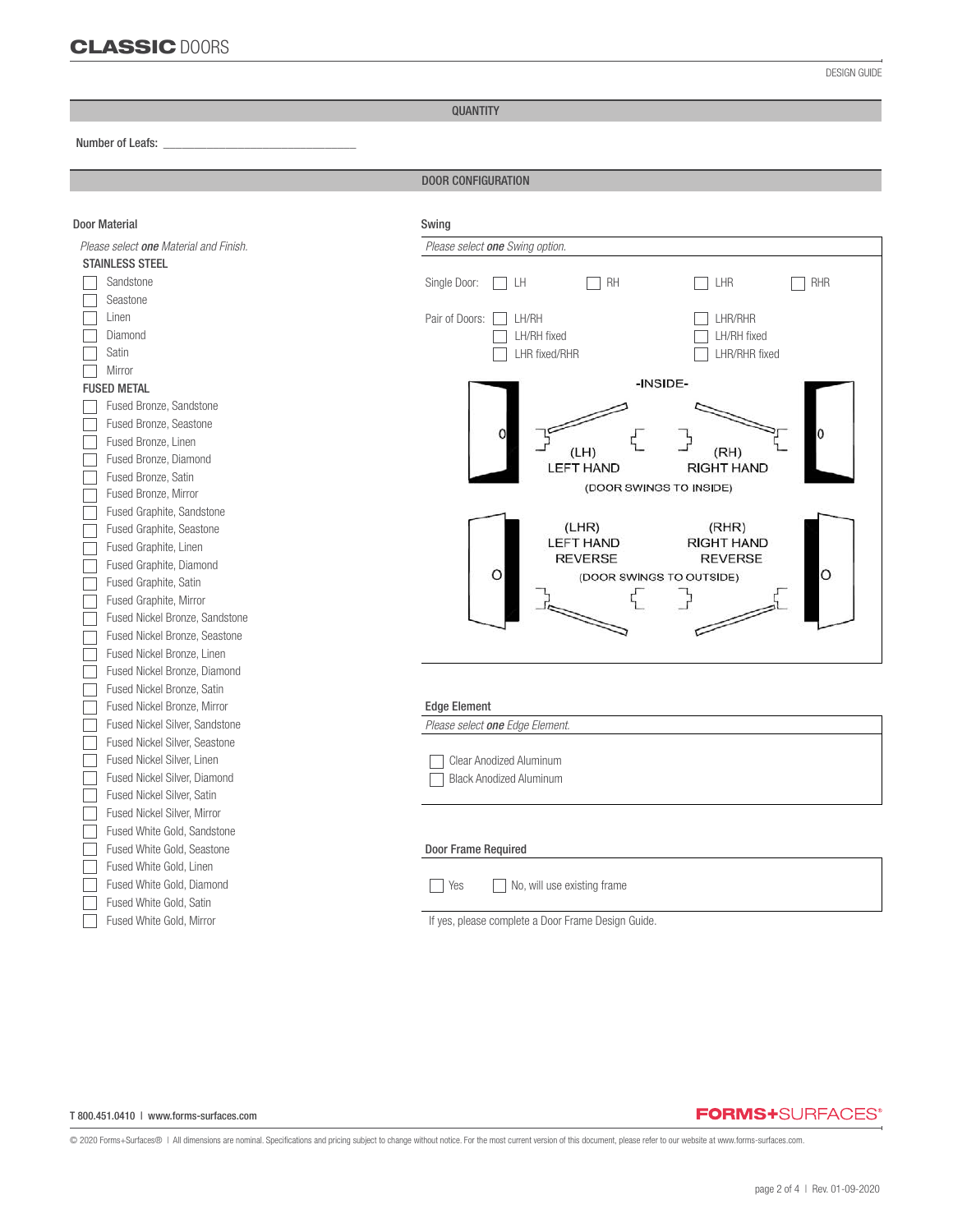# CLASSIC DOORS

DESIGN GUIDE

| <b>SUGGESTED HARDWARE</b>           |               |                                                 |                           |                                                                                                                                                                                                                                                        |                                                                                                                                                                                                                                                                                                                                                                                                                                                                  |
|-------------------------------------|---------------|-------------------------------------------------|---------------------------|--------------------------------------------------------------------------------------------------------------------------------------------------------------------------------------------------------------------------------------------------------|------------------------------------------------------------------------------------------------------------------------------------------------------------------------------------------------------------------------------------------------------------------------------------------------------------------------------------------------------------------------------------------------------------------------------------------------------------------|
| Deadbolt                            |               |                                                 |                           |                                                                                                                                                                                                                                                        |                                                                                                                                                                                                                                                                                                                                                                                                                                                                  |
| Prep Only<br>Prep & Supply<br>None  | $\Rightarrow$ | Schlage B662P - double keyed<br>Other (specify) |                           | Schlage B660P - keyed/thumbturn                                                                                                                                                                                                                        | Finish: Enish: Enish and The Property of the Contract of the Contract of the Contract of the Contract of the Contract of the Contract of the Contract of the Contract of the Contract of the Contract of the Contract of the C<br>Finish: The Company of the Company of the Company of the Company of the Company of the Company of the Company of the Company of the Company of the Company of the Company of the Company of the Company of the Company of the  |
| Hinges                              |               |                                                 |                           |                                                                                                                                                                                                                                                        |                                                                                                                                                                                                                                                                                                                                                                                                                                                                  |
| Prep Only<br>Prep & Supply<br>None  | $\Rightarrow$ | Stanley FBB199<br>Other (specify)               |                           | Make: The contract of the contract of the contract of the contract of the contract of the contract of the contract of the contract of the contract of the contract of the contract of the contract of the contract of the cont<br>Model:               | Finish: The contract of the contract of the contract of the contract of the contract of the contract of the contract of the contract of the contract of the contract of the contract of the contract of the contract of the co<br>Finish: Environmental and the contract of the contract of the contract of the contract of the contract of the contract of the contract of the contract of the contract of the contract of the contract of the contract of the  |
| Viewer**                            |               |                                                 |                           |                                                                                                                                                                                                                                                        |                                                                                                                                                                                                                                                                                                                                                                                                                                                                  |
| Prep Only<br>Prep & Supply<br>None  | $\Rightarrow$ | Ives 698B<br>Other (specify)                    |                           | Model: New York and the state of the state of the state of the state of the state of the state of the state of the state of the state of the state of the state of the state of the state of the state of the state of the sta                         | Finish: Enish and the state of the state of the state of the state of the state of the state of the state of the state of the state of the state of the state of the state of the state of the state of the state of the state<br>Finish: Enterprise of the state of the state of the state of the state of the state of the state of the state of the state of the state of the state of the state of the state of the state of the state of the state of the s |
| <b>Roller Latch</b>                 |               |                                                 |                           |                                                                                                                                                                                                                                                        |                                                                                                                                                                                                                                                                                                                                                                                                                                                                  |
| Prep Only<br>Prep & Supply<br>None  | $\Rightarrow$ | Trimco 1559<br>Other (specify)                  |                           | Make: The contract of the contract of the contract of the contract of the contract of the contract of the contract of the contract of the contract of the contract of the contract of the contract of the contract of the cont                         | Finish:                                                                                                                                                                                                                                                                                                                                                                                                                                                          |
| Flush Bolts (only if pair of doors) |               |                                                 |                           |                                                                                                                                                                                                                                                        |                                                                                                                                                                                                                                                                                                                                                                                                                                                                  |
| Prep Only<br>Prep & Supply<br>None  | $\Rightarrow$ | Trimco 3917<br>Other (specify)                  |                           | Model: New York Products and the Contract of the Contract of the Contract of the Contract of the Contract of the Contract of the Contract of the Contract of the Contract of the Contract of the Contract of the Contract of t                         | Finish: Enterprise of the state of the state of the state of the state of the state of the state of the state of the state of the state of the state of the state of the state of the state of the state of the state of the s                                                                                                                                                                                                                                   |
| Pivots                              |               |                                                 |                           |                                                                                                                                                                                                                                                        |                                                                                                                                                                                                                                                                                                                                                                                                                                                                  |
| Prep Only<br>None                   | $\Rightarrow$ | Rixson<br>Other (specify)                       |                           | Model: New York and the state of the state of the state of the state of the state of the state of the state of the state of the state of the state of the state of the state of the state of the state of the state of the sta                         | Finish: Enterprise of the contract of the contract of the contract of the contract of the contract of the contract of the contract of the contract of the contract of the contract of the contract of the contract of the cont<br>Finish: Enterprise of the state of the state of the state of the state of the state of the state of the state of the state of the state of the state of the state of the state of the state of the state of the state of the s |
| <b>Mortise Lock</b>                 |               |                                                 |                           |                                                                                                                                                                                                                                                        |                                                                                                                                                                                                                                                                                                                                                                                                                                                                  |
| Prep Only<br>$\Box$ None            | $\Rightarrow$ | Schlage L Series<br>Other (specify)             | Make:<br>Model:<br>Model: |                                                                                                                                                                                                                                                        | Finish:<br>Finish:                                                                                                                                                                                                                                                                                                                                                                                                                                               |
| Concealed Closer*                   |               |                                                 |                           |                                                                                                                                                                                                                                                        |                                                                                                                                                                                                                                                                                                                                                                                                                                                                  |
| Prep Only<br>None                   | $\Rightarrow$ | LCN 2000 Series<br>Other (specify)              |                           | Model: New York and the Commission of the Commission of the Commission of the Commission of the Commission of the Commission of the Commission of the Commission of the Commission of the Commission of the Commission of the                          | Finish: The Company of the Company of the Company of the Company of the Company of the Company of the Company of the Company of the Company of the Company of the Company of the Company of the Company of the Company of the<br>Finish: The contract of the contract of the contract of the contract of the contract of the contract of the contract of the contract of the contract of the contract of the contract of the contract of the contract of the co  |
| Exit/Panic Device*                  |               |                                                 |                           |                                                                                                                                                                                                                                                        |                                                                                                                                                                                                                                                                                                                                                                                                                                                                  |
| Prep Only<br>None                   | $\Rightarrow$ | Von Duprin 9947<br>Other (specify)              |                           | Make: <u>example</u><br>Model: New York Products and the Contract of the Contract of the Contract of the Contract of the Contract of the Contract of the Contract of the Contract of the Contract of the Contract of the Contract of the Contract of t | Finish:<br>Finish:                                                                                                                                                                                                                                                                                                                                                                                                                                               |

\*Items marked are common in commercial applications. \*\*Items marked are common in residential applications.

#### T 800.451.0410 | www.forms-surfaces.com

**FORMS+**SURFACES®